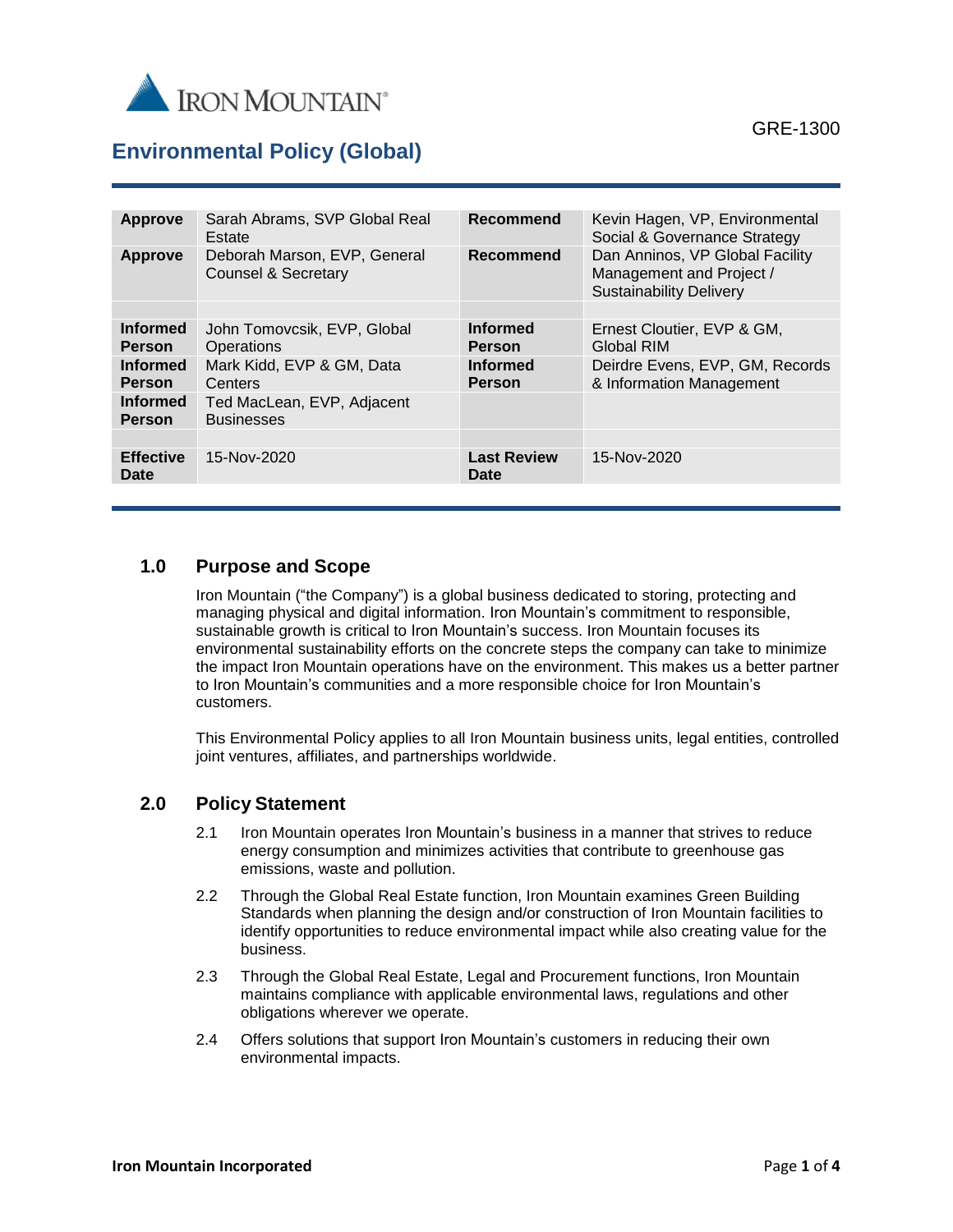



- 2.5 Through the Corporate Responsibility function, Iron Mountain engages and communicates with relevant stakeholders, including Iron Mountain's employees, about opportunities to improve Iron Mountain's environmental performance.
- 2.6 Through the Corporate Responsibility function, Iron Mountain evaluates and reviews annually the impact of Iron Mountain's business on the environment, sets goals to reduce these impacts, measures Iron Mountain's progress and reports performance in the annual Corporate Responsibility (CR) Report.
- 2.7 Continuously improves Iron Mountain's environmental performance through the regular evaluation of Iron Mountain's policies, processes and systems.

#### **3.0 Responsibilities**

- 3.1 Iron Mountain Employees and Associates
	- 3.1.1 Be aware of, understand and comply with all environmental policies, procedures and written instructions appropriate to your workplace.
	- 3.1.2 Cooperate with management and the Company in meeting regulatory requirements and otherwise comply with their statutory duties.
- 3.2 Vice President, Global Facility Management
	- 3.2.1 Ensure Green Building Standards are examined when planning the design and/or construction of Iron Mountain facilities to identify opportunities to reduce environmental impact.
	- 3.2.2 Verify that relevant projects maintain compliance with applicable environmental laws, regulations and other obligations wherever we operate.
	- 3.2.3 Review and sign off on all Environmental policies globally, and recommend them to the SVP, Global Real Estate and EVP, General Counsel & Secretary for approval.
	- 3.2.4 Ensure that Environmental policies are monitored and maintained globally.
- 3.3 Vice President, Environmental Social and Governance Strategy
	- 3.3.1 Review all Environmental policies globally and recommend them to the SVP, Global Real Estate and EVP, General Counsel & Secretary for approval.
	- 3.3.2 Ensure appropriate resources, including budget and individuals with the requisite skills, are available to Legal to execute against the mandated environmental activities.
- 3.4 Corporate Responsibility
	- 3.4.1 Manage engagement and communication with relevant stakeholders, including Iron Mountain's employees, about opportunities to improve Iron Mountain's environmental performance.
	- 3.4.2 Review the impact of Iron Mountain's business on the environment, set goals to reduce these impacts, measure Iron Mountain's progress and report performance in the annual Corporate Responsibility (CR) Report.
	- 3.4.3 Communicate Environmental policies to all affected Iron Mountain Employees and Associates globally.
	- 3.4.4 Ensure that Environmental policies are monitored and maintained globally.
- 3.5 Senior Vice President, Global Real Estate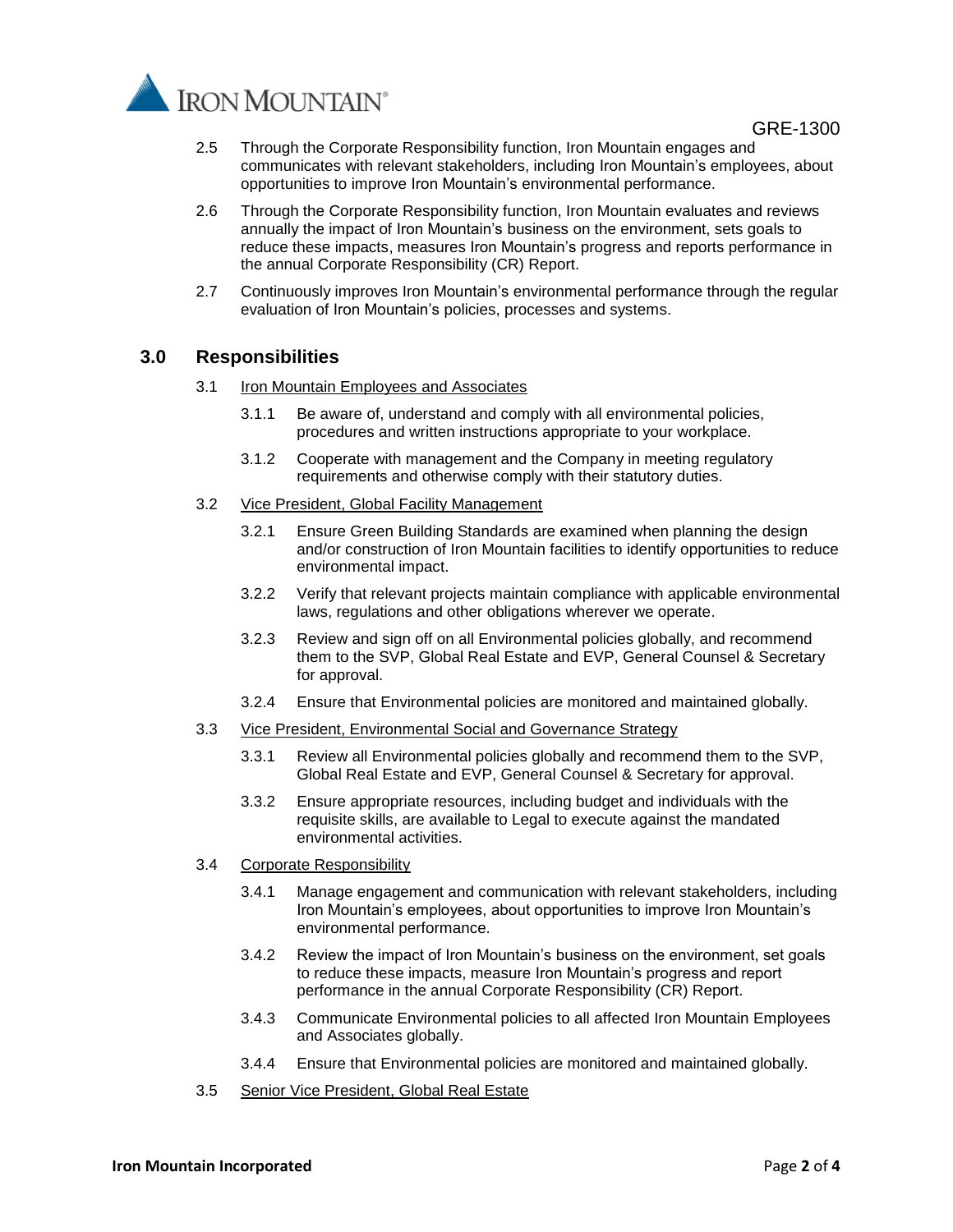

GRE-1300

- 3.5.1 Review and approve this Policy on a bi-annual basis.
- 3.5.2 Ensure appropriate resources, including budget and individuals with the requisite skills, are available to Global Real Estate to execute against the mandated environmental activities.
- 3.6 Executive Vice President, General Counsel and Secretary
	- 3.6.1 Review and approve this Policy on a bi-annual basis.
- 3.7 Executive Leadership Team
	- 3.7.1 Provision resources to meet local laws and regulations, and the environmental commitment of the Company.
	- 3.7.2 Assess information provided during a management review, and direct actions to continually improve the environmental framework and reduce environment related risk.

#### **4.0 Definitions**

- 4.1 **Environmental Sustainability** Responsible interaction with the environment to avoid depletion or degradation of natural resources and allow for long-term environmental quality.
- 4.2 **Corporate Responsibility**  A type of business self-regulation that seeks to add value to an organization's activities by ensuring they have a positive impact on society, the environment and the economy.
- 4.3 **Green Building Standard**  A model that contains minimum requirements for increasing the environmental and health performance of buildings, sites and structures.
- 4.4 **Corporate Responsibility Report**  An annual report using a recognized framework that is published externally and shares the company's progress on environmental, social and governance topics.
- 4.5 **Associate** A person or organization who on Iron Mountain's behalf, performs or assists in the performance of a function or activity.

#### **5.0 Relevant Control Standards**

5.1 It is the policy of Iron Mountain to comply with applicable regulatory requirements, guidance and standards in countries in which Iron Mountain conducts business operations. Such laws include, but are not limited to, the Clean Air Act (CAA), Clean Water Act (CWA), and Resource Conservation and Recovery Act (RCRA).

#### **6.0 Frequency of Amendments**

This Policy will be updated as needed to support changes in law, operating conditions and company values. At a minimum, this Policy will be reviewed every two years for applicability, appropriateness, and effectiveness.

#### **7.0 Implementation**

7.1 This Policy is effective once approved by the Approvers and Recommenders and published on Archer. This Policy will be communicated by the Corporate Responsibility function to affected Employees and Associates globally.